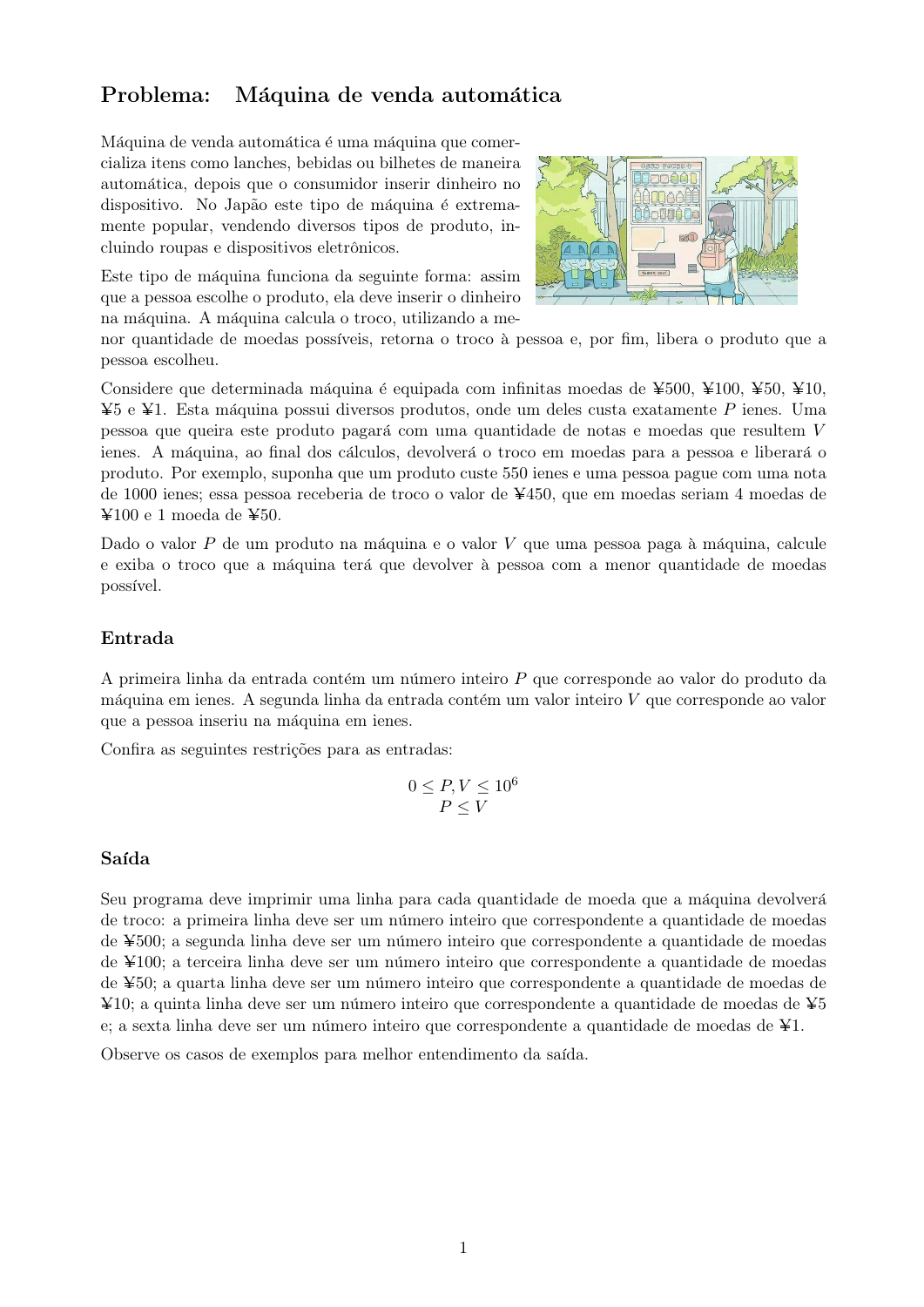## Exemplos

| Exemplo de entrada | Saída para o exemplo de entrada |
|--------------------|---------------------------------|
| 550                | 0                               |
| 1000               | 4                               |
|                    |                                 |
|                    | O                               |
|                    | 0                               |
|                    |                                 |

Como o produto custa ¥550 e a pessoa pagou com uma nota de ¥1000, o troco será de ¥450, onde a menor quantidade de moedas que corresponde à esse valor será: 0 moedas de ¥500, 4 moedas de ¥100, 1 moeda de ¥50, 0 moedas de ¥10, 0 moedas de ¥5 e 0 moedas de ¥1.

| Exemplo de entrada | Saída para o exemplo de entrada |
|--------------------|---------------------------------|
| 357                |                                 |
| 400                |                                 |
|                    |                                 |
|                    |                                 |
|                    |                                 |
|                    |                                 |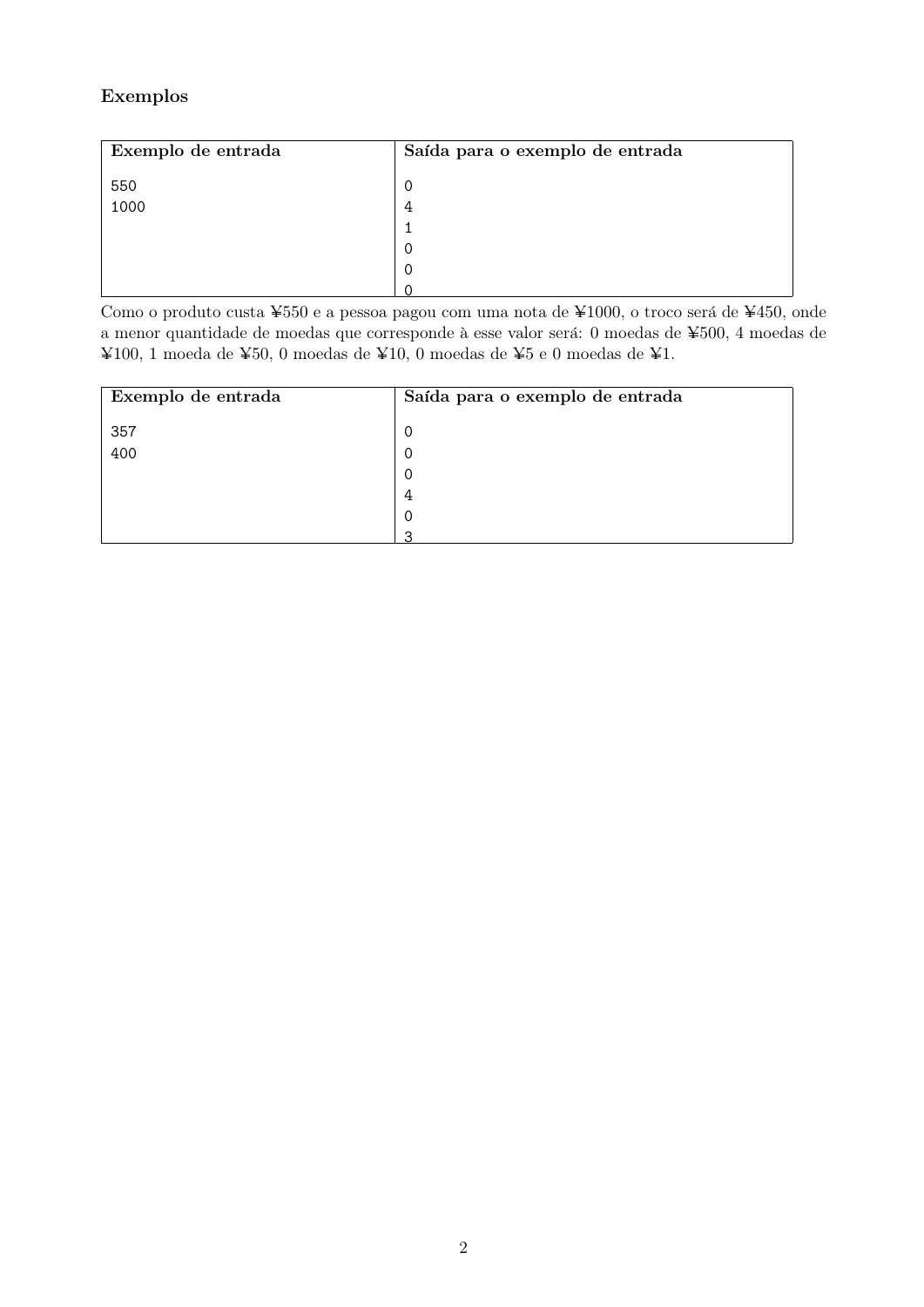## Problema: Vending Machine

Vending machine is an automated machine that provides items such as snaks, drinks, lottery tickets to consumers after money is inserted into the machine. In Japan, this kind of machine is widely popular, providing many types of products, including clothes and eletronic devices.

This kind of machine works as following: as soon the person chooses the product, she must insert its value into the machine. The machine calculates the change, using the fewer amount of coins available, gives back the change to



the person and, after that, releases the product that the person chose.

Consider that a machine is equipped with an infinite amount of coins of  $\yen 500$ ,  $\yen 100$ ,  $\yen 50$ ,  $\yen 10$ ,  $\yen 55$ and  $\yen$ 1. This machine has many products, and one of them costs exactly  $P$  yens. A person who wants this product will pay with an amount of paper money and coins with the total value of V yens. The machine, in the end of the calculations, will give back the change and will release the product. For example, suppose that a product costs 550 yens and a person pays it with a paper money of 1000 yens; this person would receive as change the value of ¥450, that would be 4 coins of  $\text{\textless}100$  and 1 coin of  $\text{\textless}50$ .

Given the value  $P$  of a product in the machine and the value  $V$  that a person pays to it, calculate and show the change that the machine will give back to the person with the least amount of coins possible.

#### Input

The first entry line has an integer number P meaning the value of the product in yens. The second entry line contains an integer number V meaning the value that the person inserted

Check the following restrictions for the input:

$$
0 \le P, V \le 40000
$$
  

$$
P \le V
$$

#### Output

Your program must show one line for each amount of coins that the machine will give back as change: the first line has to be an integer number meaning the amount of coins of  $\text{\textless}500$ ; the second line must has an integer number meaning the amount of coins of  $\text{\textsterling}100$ ; the third line must has an integer number meaning the amount of coins of  $\yen 50$ ; the fourth line must has an integer number meaning the amount of coins of  $\angle 10$ ; the fifth line must has an integer number meaning the amount of coins of  $\yen$ 5 and; the sixth line must has an integer number meaning the amount of coins of  $\yen$ 1.

Check the example below for better understanding of the output.